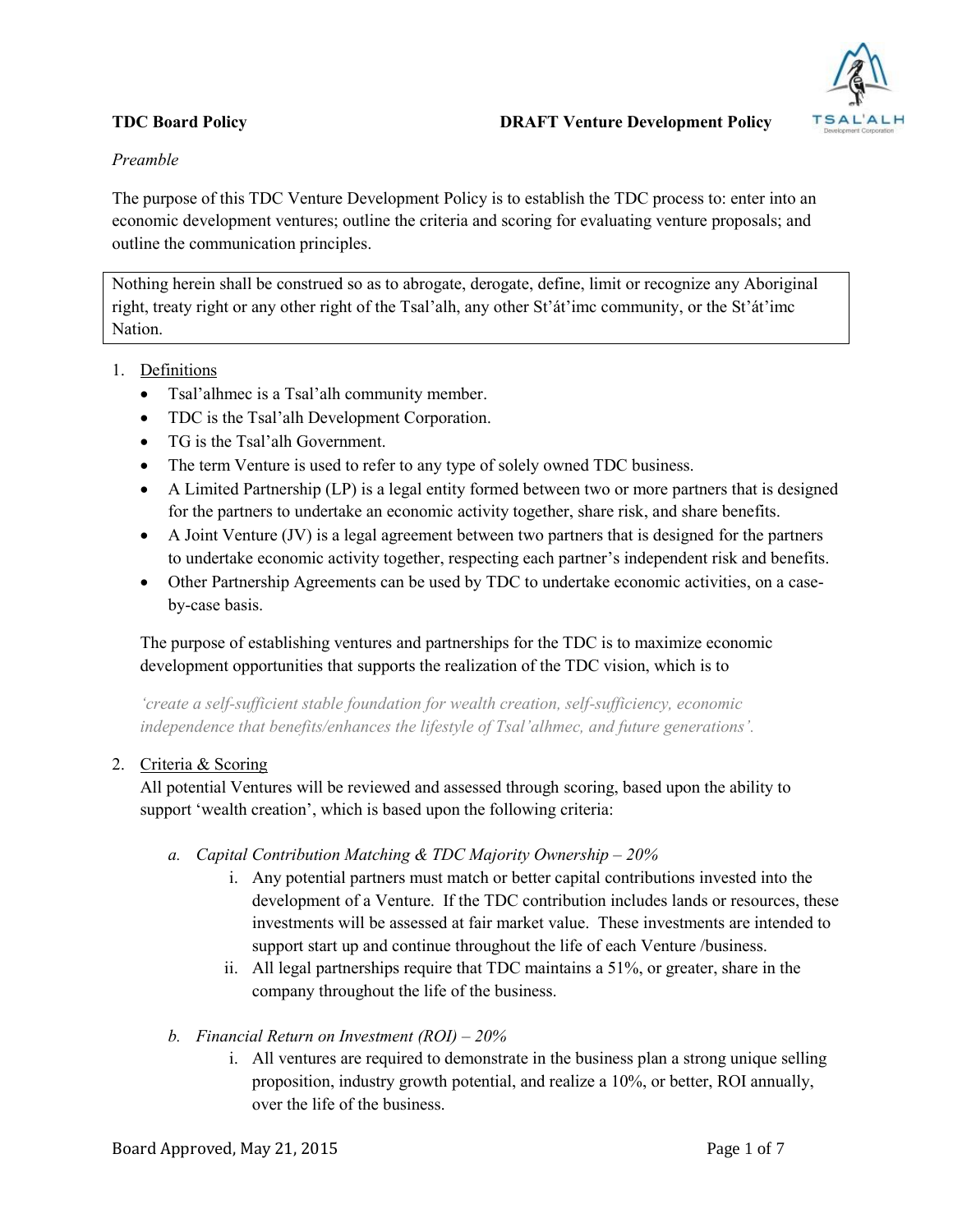

- *c. Employment, Training & Contracting – 20%* 
	- i. All Ventures require that the proposed project contains an *Employment, Training & Contracting Plan* that allows Tsal'alhmec to receive accredited, transferrable, and ladderable training (where available/relevant), and create employment and contracting opportunities that offer living wages.

The goals for employment and contracting opportunities are as follows:

- A specific number of jobs that establish careers, reflective of industry standards and trends; and
- A specific compensation amount per job, should a partner be unable to fulfill hiring commitments.

#### *d. Sustainability – 20%*

- i. All Ventures are required to incorporate to the greatest degree possible an integrated total quality management system that supports the viability and sustainability of the project.
- ii. All proposed Ventures will strive to achieve, and maintain, the highest industry environmental protection standards, or better them, throughout the life of the business.
- iii. All ventures are required to include in the business plan a capacity development plan that contributes to Tsal'alhmec, community, and/or TDC and TG organizational development.
- iv. The TDC will only entertain ventures partners whose companies do not have any outstanding issues within the past 5 years. Partners who are proposing a partnership with the TDC are required to submit reports demonstrating that they are in good standing with respect to issues that include but are not limited to: audit (e.g. provision of reports), legal issues (e.g. Registry records), substantial legislative/regulatory violations, or service delivery issues (e.g. Letters of Reference/Client Reference Check), and who are in good standing with relevant professional associations (Association Letter of Reference).
- v. All potential partners must demonstrate an interest in incorporating and aligning their company with TDC values and wealth creation into their respective business(es), understand and be willing to invest the time required to build respectful relationships.
- vi. All partnerships will focus on the on-going long-term relationship with the TDC and Tsal'alh, and will strive to support long-term growth and expansion.
- vii. All partnerships are also required to include, where possible, emerging technologies that can contribute to the long-term viability and sustainability of the project and potentially contribute to other community development needs (e.g.: health, education).
- *e. Land Use – 20%*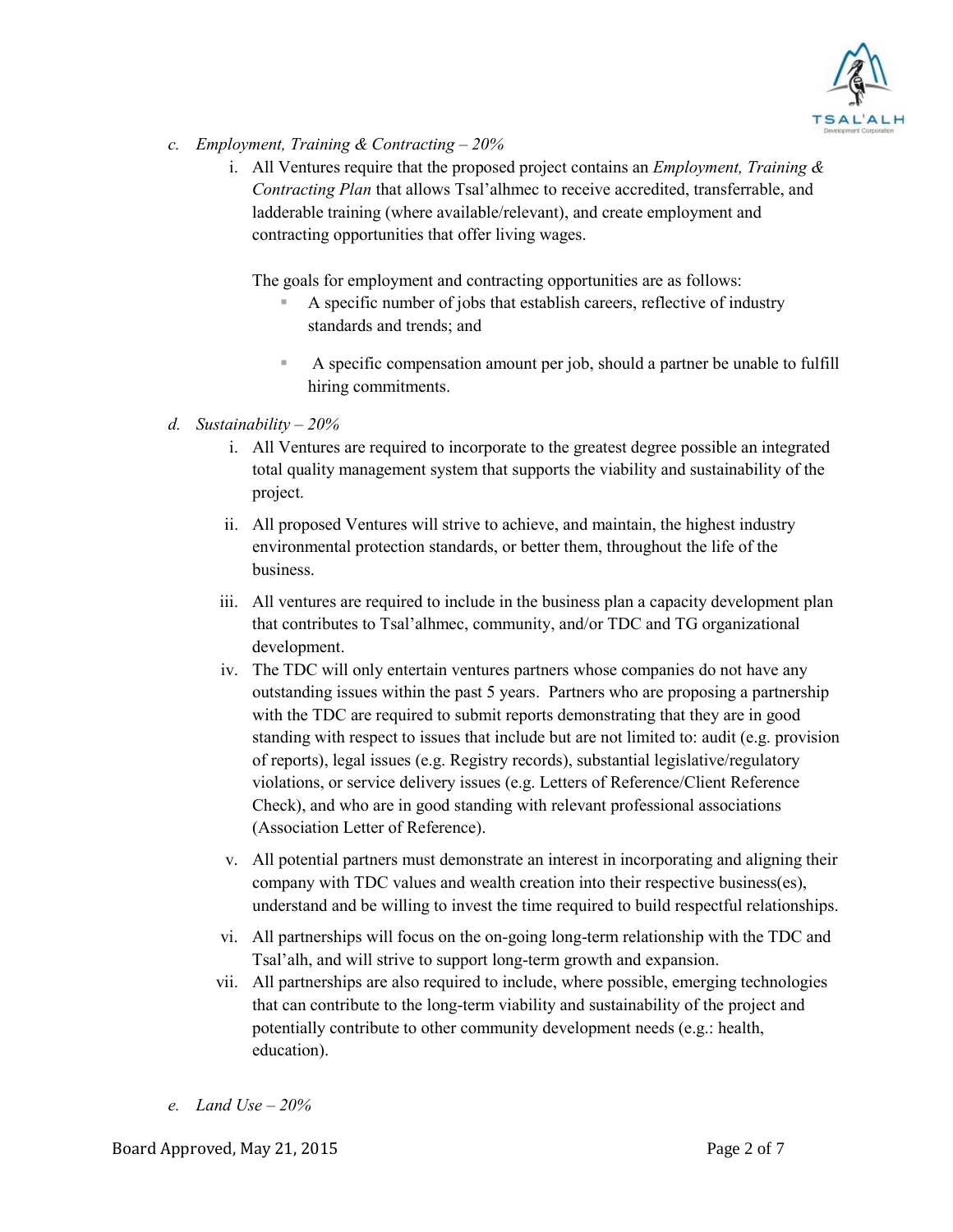

- i. A potential Venture that involves use of Tsal'alh lands within the St'at'imc territor  $\sqrt{P} A L^{\dagger} A L^{\dagger}$ must adhere to the Tsal'alh and St'át'imc respect to and adhere to the evolving Tsal'alh and St'át'imc Lands and Resources Plans, Policies, and By-laws throughout the life of the business.
- ii. All potential Ventures require that any required research and development activities, including but not limited to land surveying, mapping, or inventorying are undertaken with a TDC/TG approved contractor who is responsible for maintaining the integrity of the process, according to Tsal'alh and St'át'imc science, processes, and practices.
- *f. Net Gain and Community Support – 30% Bonus*
	- i. Ventures that can contribute to any additional net gains (short, medium, and longterm) will receive a bonus scoring of 10%.
	- ii. Partners who can provide a letter of support from one or more St'át'imc communities, will receive a bonus scoring of 10%.
	- iii. Any RFP specific measures that contribute to additional wealth creation outcomes will also receive a bonus scoring of 10%.

# 3. Process

The TDC Board is responsible for reviewing, analyzing, and approving ventures that will support the realization of the TDC vision.

The TDC, any of its holdings, the Board, and/or staff offices may bring forward a proposed venture for consideration, which will be reviewed at monthly TDC Board meetings.

The TDC Board will evaluate all potential venture opportunities, only upon the completion of a comprehensive business plan.

\*\* Any proposed ventures, projects, or activities that have the potential to impact community rights, as defined by the community, must be referred to the TG.

The following is the process used to consider ventures for TDC.

- a. Screening for new Opportunities: Where the opportunity exists to consider the development of a Venture, the Board will:
	- Screen new proposed ventures. See *Appendix A: TDC Briefing For New Projects* and supporting CEO DDR (Due Diligence Report); and
	- Evaluate the business plan/business plan summary, including financial projections (based upon GAAP).

The Board may also request the CEO and/or partner to undertake additional research to determine the overall viability of a project.

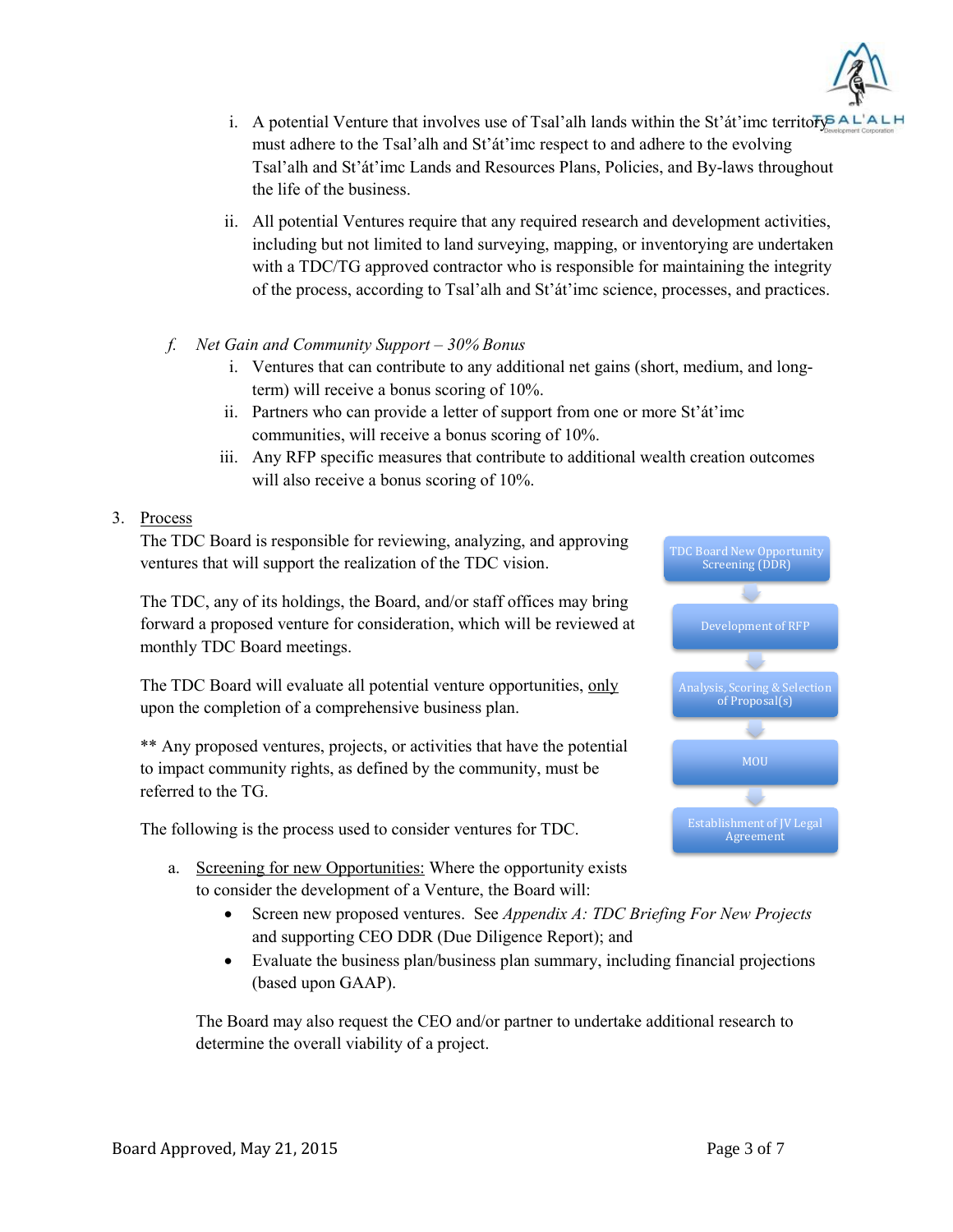

All project information must be fully disclosed in a TDC Venture Development Briefing  $\overline{wh}$ AL<sup> $\overline{AL}$ </sup> the intent of limiting any potential liability and improving the overall effectiveness of the project.

- b. Request For Proposals: The TDC Board will direct the CEO to prepare and advertise a TDC RFP's for potential opportunities where: the business plan demonstrates high viability: supports wealth creation, and requires resourcing of \$25,000 or more, which includes financial, human, equipment, etc.).
- c. Analysis, Scoring & Selection: A potential partner may submit a proposal, according to the terms outlined in a TDC RFP.

The TDC Board will schedule a review of all proposals, undertake analysis, scoring, and selection of proponents based upon the RFP criteria, and this policy.

A decision to approve or reject a proposal will be made within 90 days of receipt of the proposal.

d. Memorandum of Understanding: If an organization(s) receives approval to proceed with developing a JV/LP with TDC, the TDC Board will draft an MOU that will be provided to the partner organization(s) by the CEO. The MOU will include an outline of the agreed upon shared resources that will be committed, and the commitment process (proposed appropriate partnership model).

This process may include the need for additional research recognizing that, at a minimum, all TDC economic development projects require a comprehensive business plan and financial projections (based upon GAAP).

Research following completion of an MOU must be developed in cooperation with the TDC CEO, who is responsible for communicating Board goals and objectives to any potential partners.

e. Legal Agreement: Upon the completion of all of the above steps the TDC Board and successful partner will jointly retain legal counsel to set up the appropriate legal agreements (JV, LP or other legal structure, non-disclosure agreements, issue resolution processes) to proceed with development and implementation.

These agreements must conform to the accountability measures of TDC, including but not limited to quarterly reporting, and a detailed annual report (including audited financials) approved by the Board.

Throughout the process the TDC Board, CEO, and employees are encouraged to document best practices and lessons learned regarding policies, processes, and procedures that contribute to the successful development of Ventures through continually enhancing systems. Therefore, this process may be subject to change with 30 days notice.

2. Communication Principles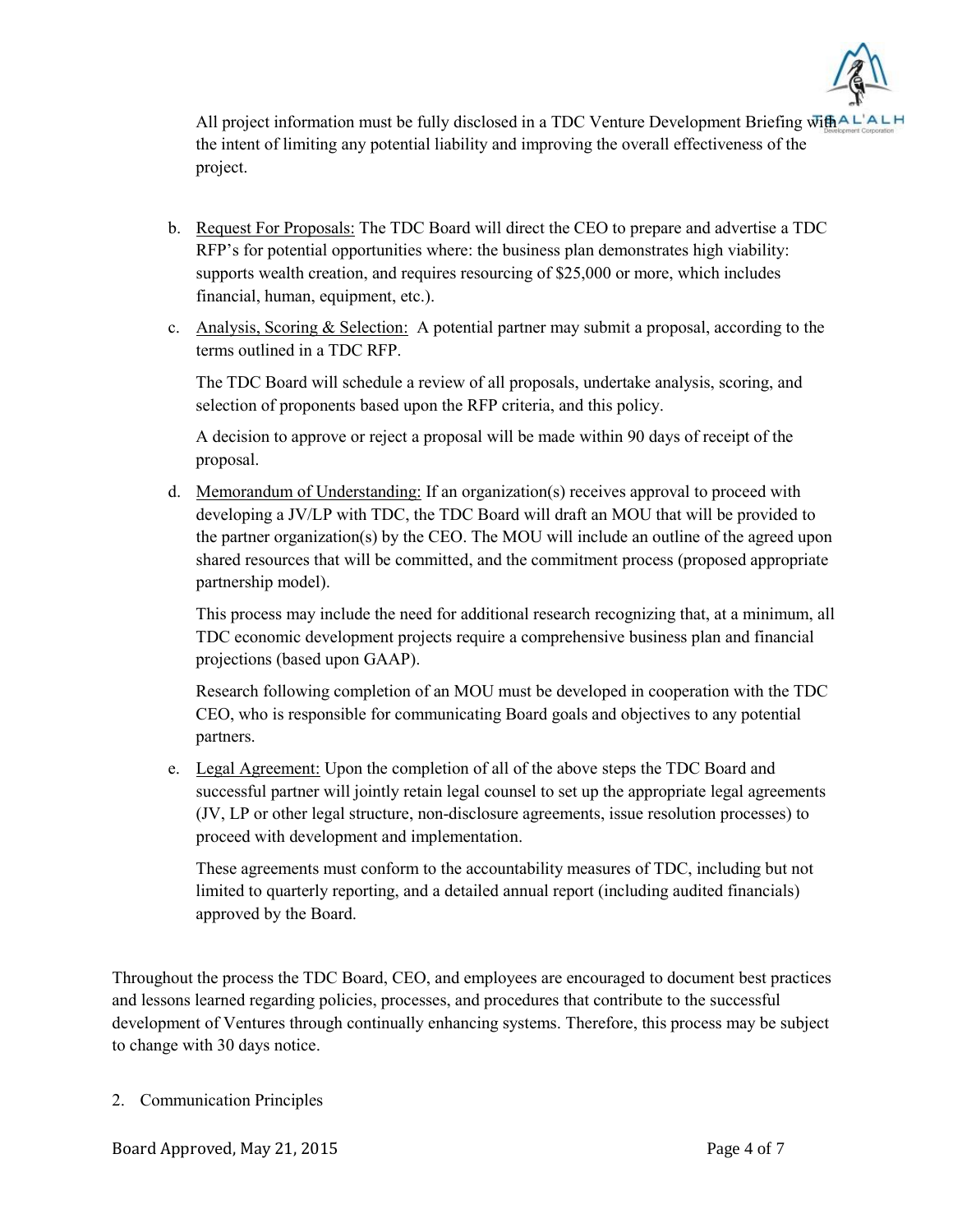

- a. A guiding principle of this policy is to provide a degree of predictability through collaborative  $T S A L' A L H$ planning that respects and enhances the TDC, and their partners, to achieve their organizational vision(s).
- b. In order to achieve this principle, the TDC CEO is responsible for sharing this policy with the general public and interested partners, and ensuring their complete understanding of this policy and the criteria.
- c. The TDC Board and CEO should participate in any research for a potential partnership as early in the process as possible in order to establish trust, as well as project and cost efficiencies. The CEO is responsible for immediately reporting any new projects and briefings to the TDC Board.
- d. Announcement of any successful partnerships will be undertaken by the TDC President or CEO to the Tsal'alh, and St'át'imc communities, before any other public announcements. The TDC is under no obligation to make any further public announcements.
- e. Regular reporting (quarterly and annual) for each venture is required for all TDC ventures that includes financial reporting (in for the format determined by the Board), and as outlined in the plan and/or legal agreement.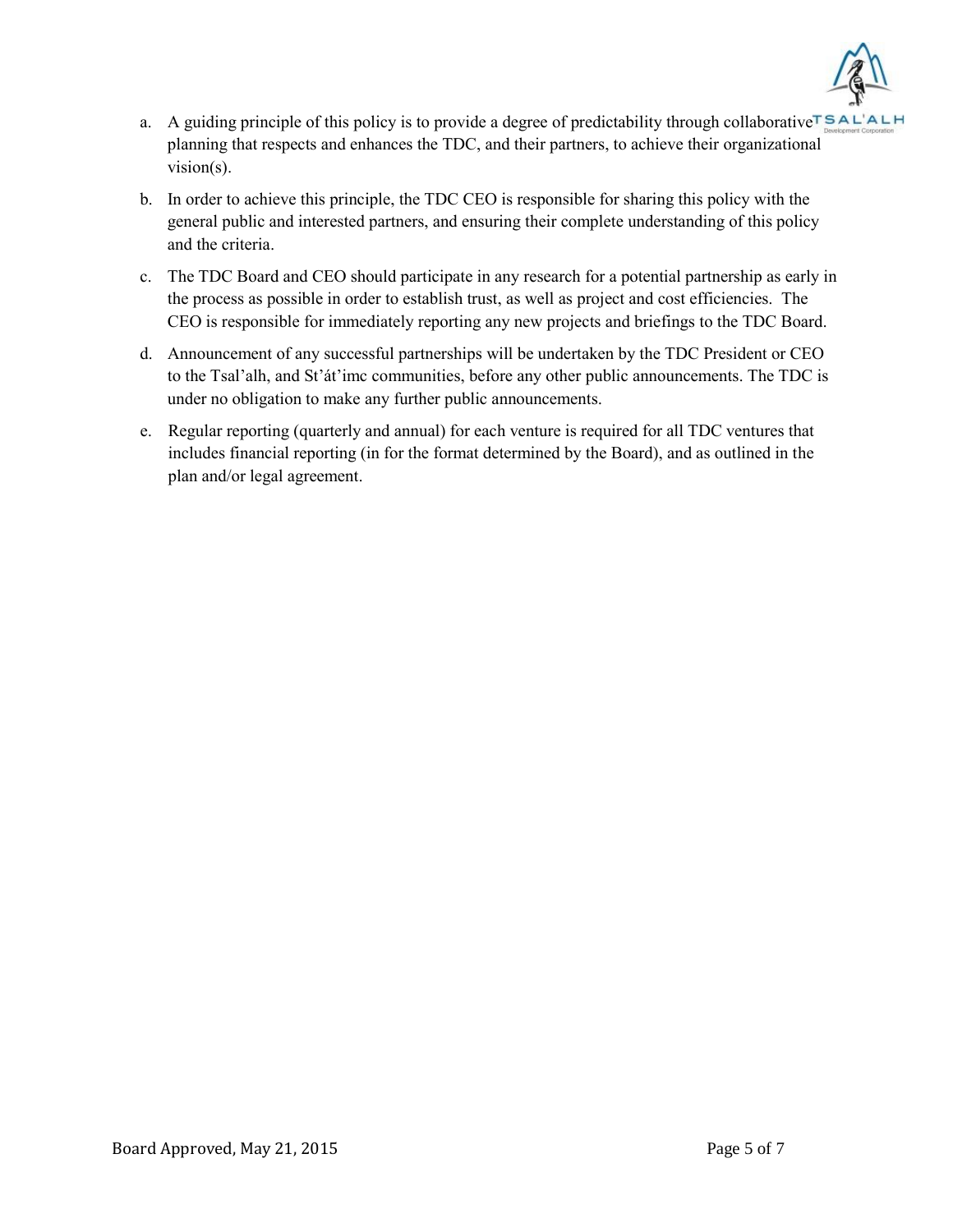

# TDC Board Venture Screening Briefing

(date)

| A. Submitted by:               | Name/Organization                                                                                                                                                                                                                           |
|--------------------------------|---------------------------------------------------------------------------------------------------------------------------------------------------------------------------------------------------------------------------------------------|
| <b>B.</b> Background:          | Including partner background, if applicable.                                                                                                                                                                                                |
| <b>C. Relevant Documents:</b>  |                                                                                                                                                                                                                                             |
| <b>D. Project Description:</b> | This section should contain a summary of the project, based upon<br>research (cited appropriately), its history (if any) with the TDC, and<br>current status with the TDC.                                                                  |
|                                | This section must fully-disclose all information in order to limit any<br>potential liability to the parties.                                                                                                                               |
|                                | This section should discuss the goals, objectives, measures of success,<br>targets, timelines, term of the proposed venture, and associated<br>resourcing requirements.                                                                     |
|                                | This section should also summarize the components required within a<br>business plan (e.g. management plan, market strategy, industry trends,<br>operations plan, capacity development plan, benefits, risks, and potential<br>challenges). |